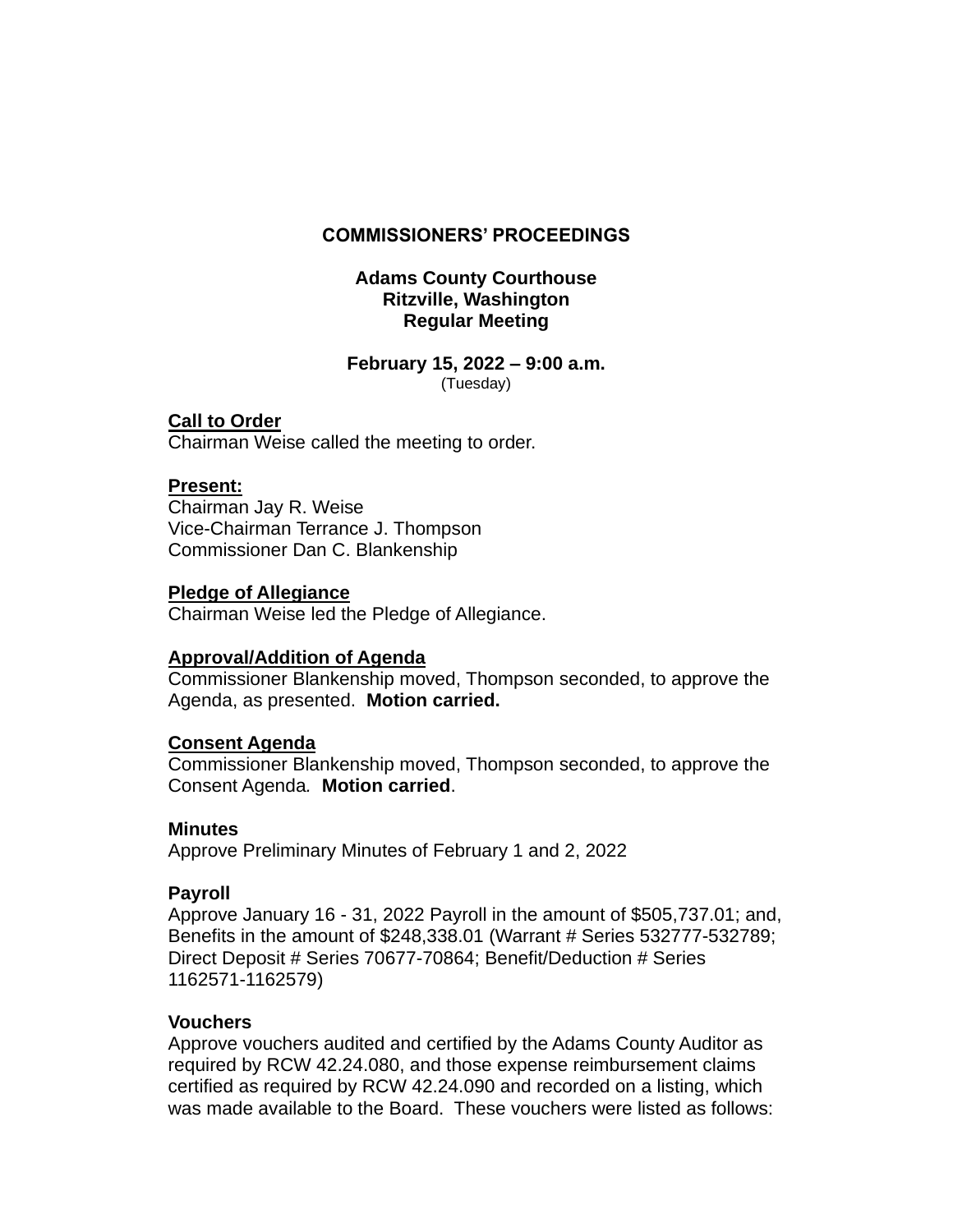| Fund<br>001 | <b>Control Number</b><br>$22 - 0285 - 22 - 0299$ | Amount<br>\$17,924.42 |
|-------------|--------------------------------------------------|-----------------------|
| 103         | 22-0300                                          | \$<br>158.58          |
| 104         | $22 - 0301 - 22 - 0319$                          | \$<br>21,247.58       |
| 109         | 22-0320                                          | \$<br>2,846.35        |
| 112         | 22-0321                                          | \$<br>40.04           |
| 122         | 22-0322                                          | \$<br>28.00           |
| 123         | 22-0323                                          | \$<br>205.85          |
| 166         | 22-0324                                          | \$<br>97.00           |
| 502         | $22 - 0325 - 22 - 0326$                          | \$<br>2,335.56        |
| 115         | $144 - 153$                                      | \$<br>3,465.49        |
| 401         | $154 - 155$                                      | \$<br>6,024.59        |
| 501         | $157 - 160$                                      | \$<br>14,678.58       |
| 590         | $161 - 182$                                      | \$47,455.04           |
|             | TOTAL                                            | \$116,507.08          |

# **Board Appointment Adams County Mosquito Control Board**

Approval of re-appointment of Marthann Olson, Othello, to the Adams County Mosquito Control Board for a two (2) year term, effective April 1, 2022 through March 31, 2024.

**Agreement Booker Road Overlay #2 Project Public Works** Approval of Local Agency Agreement Supplement No. 1 between Washington State Department of Transportation and Adams County; and, Revised Local Agency Federal Aid Project Prospectus between Washington State Department of Transportation and Adams County, for the purpose of authorizing construction for the Booker Road Overlay #2 Project, CRP-195, Federal Aid Project Number STPR-A013(21). *(CP02/09/2022)*

**Agreement Washington State Patrol Building and Planning** Approval of Interagency Agreement between Washington State Patrol and Adams County for Fire and Life Safety Systems for the period January 1, 2022 through December 31, 2026.

### **Permanent Minutes Signed**

January 25 and 26, 2022

### **Correspondence**

Adams County Noxious Weed Control Board re: December 14, 2021 Minutes and Agenda for February 8, 2022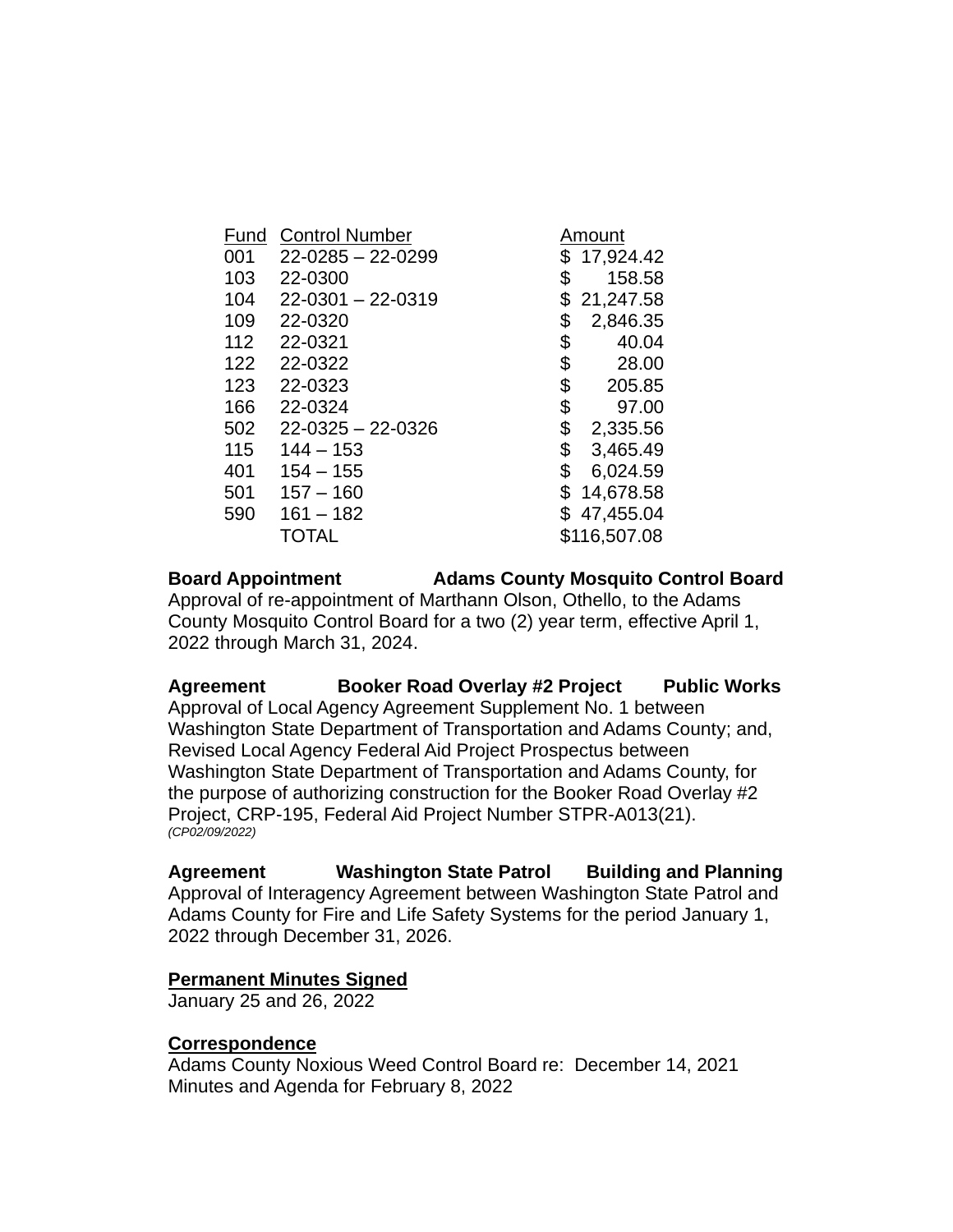# **Board Assignment Updates**

Commissioner Thompson reported on his attendance at the Aging and Adult Care meeting. Commissioner Blankenship provided updates from the Legislative Steering Committee (LSC) meeting he attended. Commissioner Weise reviewed a proposed bill regarding the Open Public Meetings Act (OPMA).

# **Board Discussion/Decision Items**

CDBG CV-2 Grant: A second allocation of funds, to provide an extension to CV-1 activities (subsistence payments), have been made available as a CDBG-CV2 grant, through the Department of Commerce, with a February 28, 2022 deadline to apply for funds. The Board agreed by **consensus not to pursue CDBG-CV2 grant funding.**

Adams County Industrial Wastewater Treatment and Water Reuse Facility: The Industrial Wastewater Treatment and Water Reuse Facility project was discussed. The Board agreed by **consensus not to move forward in the facilitation of the Industrial Wastewater Treatment and Water Reuse Facility project.**

# **Grant of Franchise to Warden Hutterian Brethren**

Chairman Weise opened the public hearing on the Warden Hutterian Brethren Franchise Agreement at 10:00 a.m.

Engineer Yaeger reviewed the terms of the franchise agreement and provided a description of the locations for which the franchise was requested.

Reporter Rod Larse, *Ritzville Adams County Journal*, was present virtually.

Public comment was received from Paul Wollman, Warden, Washington.

Hearing no additional comments, Chairman Weise closed the public hearing at 10:12 a.m.

Commissioner Blankenship moved, Thompson seconded, to *approve Resolution No. R-005-2022 In the Matter of Grant of Franchise to Warden Hutterian Brethren.* **Motion carried.**

# **Other Business – None**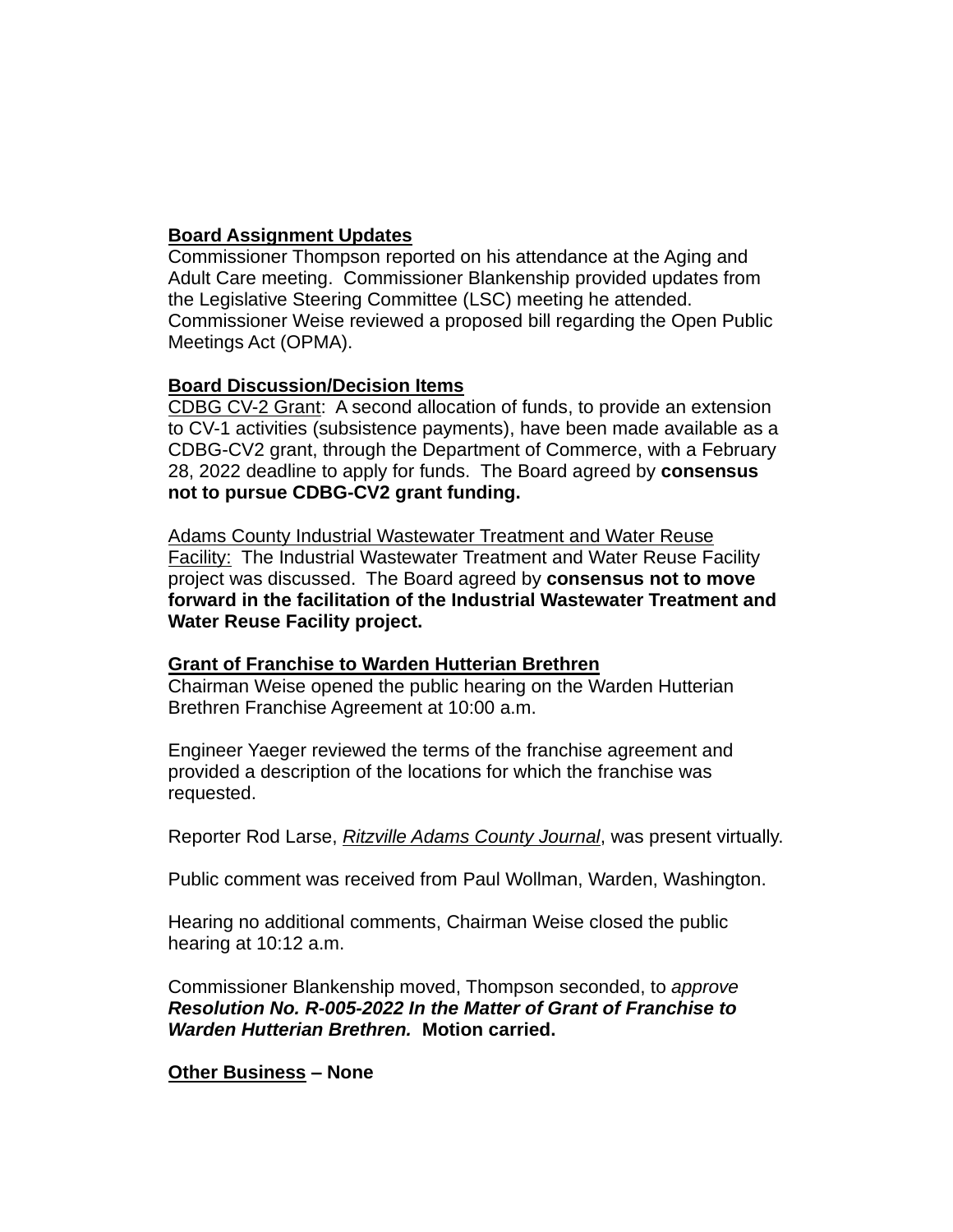#### **Executive Session**

At 11:25 a.m. Chairman Weise announced the Board would recess into Executive Session for twenty (20) minutes under RCW 42.30.110(1)(i) – "…to discuss with legal counsel representing the agency litigation or potential litigation…". No action anticipated. Additionally present was Prosecutor Flyckt.

At 11:43 a.m. the Board reconvened from Executive Session. No action taken.

#### **Adjournment @ 11:43 a.m.**

Submitted: s/Patricia J. Phillips, CMC Clerk of the Board

Edited and Approved:

BOARD OF COUNTY COMMISSIONERS ADAMS COUNTY, WASHINGTON s/Jay R. Weise, Chairman s/Terrance J. Thompson, Vice-Chairman s/Dan C. Blankenship, Commissioner

#### **RESOLUTION NO. R-005-2022**

#### **ORDER OF BOARD OF COUNTY COMMISSIONERS ADAMS COUNTY, WASHINGTON**

#### **IN THE MATTER OF GRANT OF FRANCHISE TO WARDEN HUTTERIAN BRETHERN**

**WHEREAS**, Warden Hutterian Brethren filed an application dated October 5, 2021, for a franchise to renew an expired Franchise recorded as AFN (auditor file number) 218933 to construct, operate, and maintain an existing Irrigation Water Transmission Pipeline, and an Additional Irrigation and Process Water Transmission Pipeline upon, under, over, across, and along the rights-of-ways of the county roads of Adams County, Washington, more particularly described as follows:

The Existing Irrigation Water Transmission Pipelines and Associated Facilities have been constructed along the North Side of the Foley Road corridor from West of Lucy Road to the east of Irby Road 1 mile (approximately 5.5 miles total) and along the South side of Foley Road corridor from approximately 1.5 miles east of Lucy Road then east approximately 1 mile. The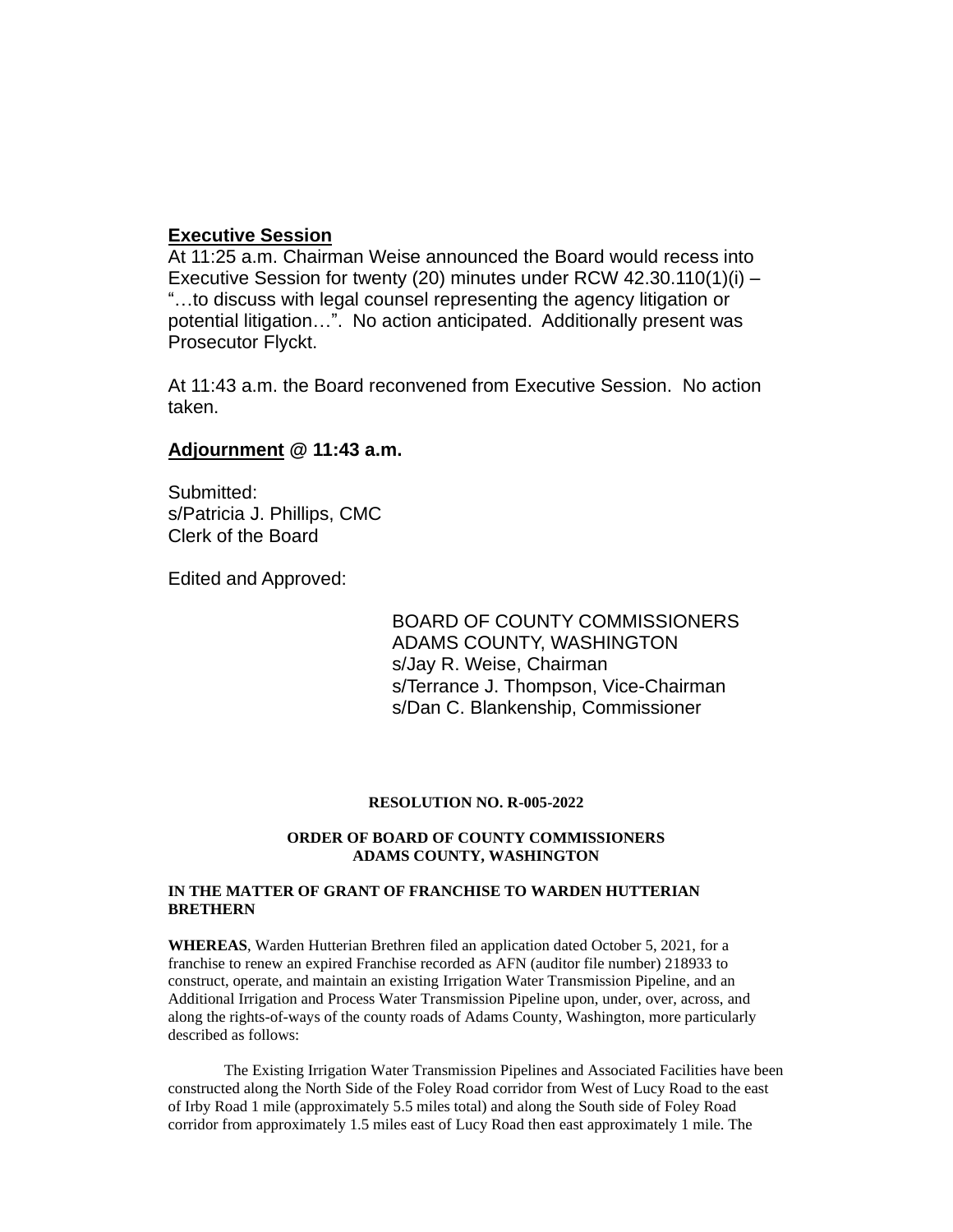Existing Transmission Pipeline lies within the county rights-of-way in Sections 5 and 6, T 15 N, R 31 EWM .; Sections 23, 24, 25 and 26, Township 16 North, Range 30 East W.M.; and Sections 19, 20, 29, 30, 31 and 32, Township 16 North, Range 31 East W.M.

The Transmission Pipelines and its associated facilities have been constructed across and/or along the following County roads.:

Lucy Road in Sections 25 and 26, T 16 N, R 30 EWM

Foley Road in Sections 23, 24, 25 and 26, T 16 N, R 30 EWM, and Sections 19, 20, 29 and 30, T 16 N, R 31 EWM

Irby Road in Sections 5 and 6, T 15 N, R 31 EWM, and Sections 19, 20, 31 and 32, T 16 N, R 31 EWM

Cunningham Road in Section 6, T 15 N, R 31 EWM, and Section 31, T 16 N, R 31 EWM

An Additional Irrigation and Process Water Transmission Pipelines and Associated Facilities will be constructed outside of the county right of way along the north and south Side of the Foley Road corridor from Irby Road to the east to Kulm Road (approximately 5.0 miles total) and along the East side of Kulm Road corridor from Foley Road east to approximately 0.5miles south of Phillips Road. The Additional Irrigation and Process Transmission Pipeline will cross the county rights-of-way in Sections 25 and 26, Township 16 North, Range 30 East W.M.; Sections 12, 19, 20, 22, 23, 24, 25, 26, 27, 29 and 30, Township 16 North, Range 31 East W.M.; and Sections 7, 8, 18 and 19, Township 16 North, Range 32 East W.M.

The Transmission Pipelines and its associated facilities will be constructed across the following County roads.:

Lucy Road in Sections 25 and 26, T 16 N, R 30 EWM

Foley Road in Sections 19, 20, 21, 22, 23, 24, 25, 26, 27, 28, 29 and 30, T 16 N, R 31 EWM

Irby Road in Sections 19, 20, 29 and 30, T 16 N, R 31 EWM

Johnson Road in Sections 22, 23, 26 and 27, T 16 N, R 31 EWM

Kulm Road in Sections 12 and 24, T 16 N, R 31 EWM, and Sections 7, 18 and 19, T 16 N, R 32 EWM

Herman Road in Sections 7 and 18, T 16 N, R 32 EWM

Roxboro Road in Sections 19 and 20, T 16 N, R 32 EWM

None of the roadway over which this franchise is requested is located within the limits of any incorporated city or town.

**AND, WHEREAS**, Warden Hutterian Brethren formally requested Adams County consideration of their application; and,

**WHEREAS**, the Adams County Engineer reviewed the application and recommended to the Board of Adams County Commissioners that the matter be scheduled for public hearing and action; and,